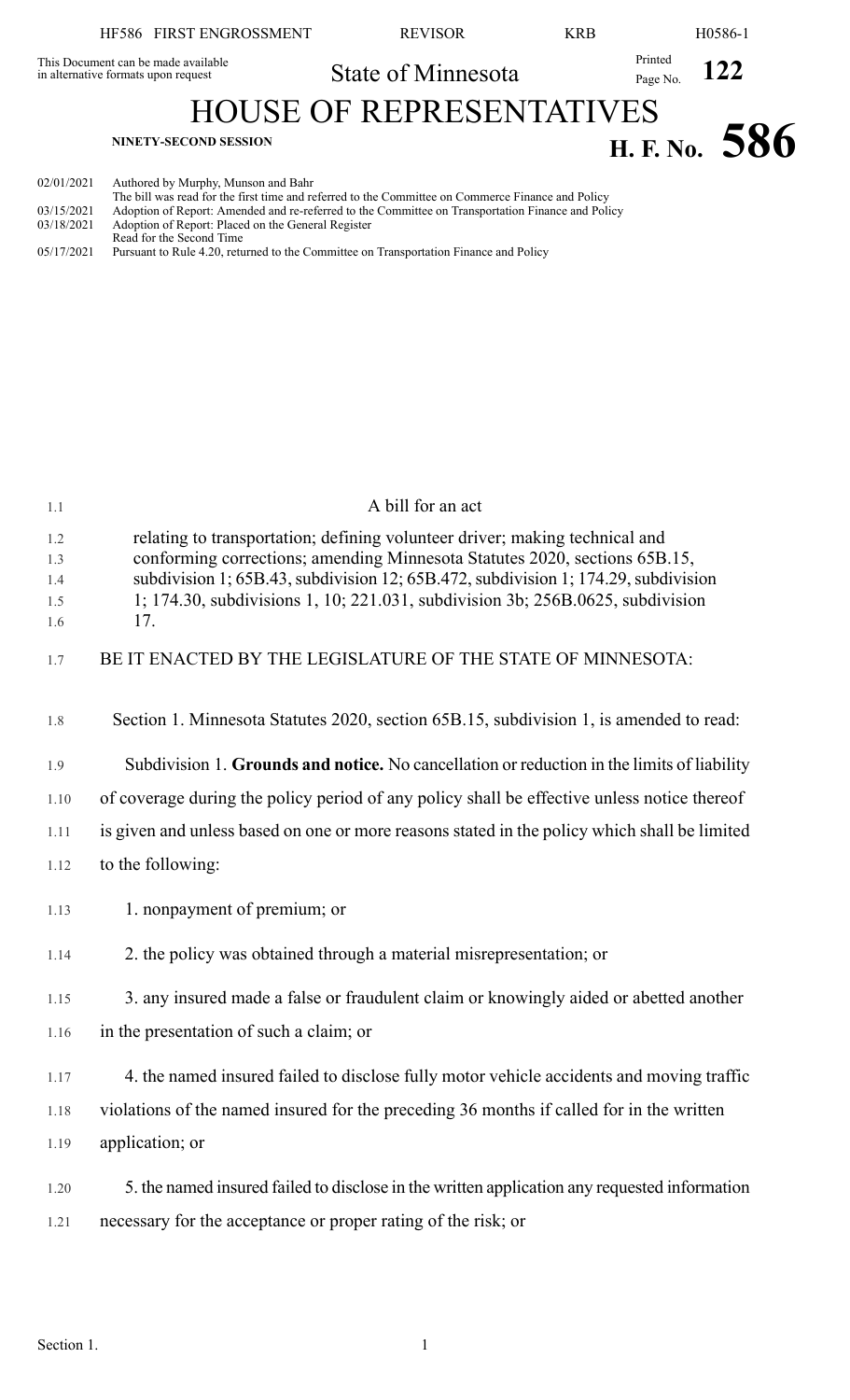2.1 6. the named insured knowingly failed to give any required written notice of loss or 2.2 notice of lawsuit commenced against the named insured, or, when requested, refused to 2.3 cooperate in the investigation of a claim or defense of a lawsuit; or

2.4 7. the named insured or any other operator who either resides in the same household, or 2.5 customarily operates an automobile insured under such policy, unless the other operator is 2.6 identified as a named insured in another policy as an insured:

2.7 (a) has, within the 36 months prior to the notice of cancellation, had that person's driver's 2.8 license under suspension or revocation because the person committed a moving traffic 2.9 violation or because the person refused to be tested under section 169A.20, subdivision 1; 2.10 or

2.11 (b) is or becomes subject to epilepsy or heart attacks, and such individual does not 2.12 produce a written opinion from a physician testifying to that person's medical ability to 2.13 operate a motor vehicle safely, such opinion to be based upon a reasonable medical 2.14 probability; or

2.15 (c) has an accident record, conviction record (criminal or traffic), physical condition or 2.16 mental condition, any one or all of which are such that the person's operation of an automobile 2.17 might endanger the public safety; or

2.18 (d) has been convicted, or forfeited bail, during the 24 months immediately preceding 2.19 the notice of cancellation for criminal negligence in the use or operation of an automobile, 2.20 or assault arising out of the operation of a motor vehicle, or operating a motor vehicle while 2.21 in an intoxicated condition or while under the influence of drugs; or leaving the scene of 2.22 an accident without stopping to report; or making false statements in an application for a 2.23 driver's license, or theft or unlawful taking of a motor vehicle; or

2.24 (e) has been convicted of, or forfeited bail for, one or more violations within the 18 2.25 months immediately preceding the notice of cancellation, of any law, ordinance, or rule 2.26 which justify a revocation of a driver's license; or

2.27 8. the insured automobile is:

2.28 (a) so mechanically defective that its operation might endanger public safety; or

2.29 (b) used in carrying passengers for hire or compensation, provided however that the use

2.30 of an automobile for a car pool or a private passenger vehicle used by a volunteer driver as

2.31 defined under section 65B.472, subdivision 1, paragraph (h), shall not be considered use of

- 2.32 an automobile for hire or compensation; or
- 2.33 (c) used in the business of transportation of flammables or explosives; or

Section 1.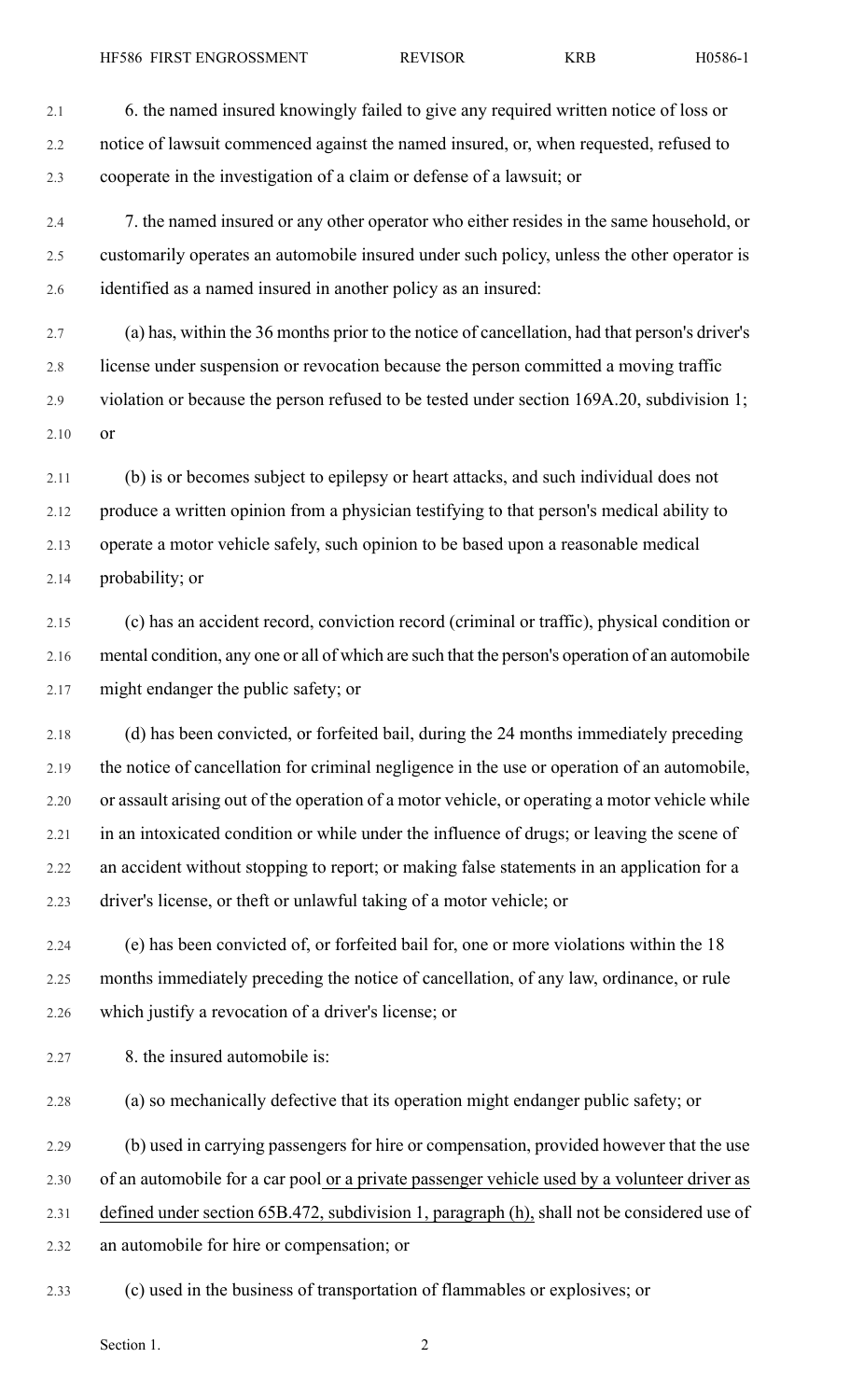HF586 FIRST ENGROSSMENT REVISOR KRB H0586-1

| 3.1  | (d) an authorized emergency vehicle; or                                                       |
|------|-----------------------------------------------------------------------------------------------|
| 3.2  | (e) subject to an inspection law and has not been inspected or, if inspected, has failed      |
| 3.3  | to qualify within the period specified under such inspection law; or                          |
| 3.4  | (f) substantially changed in type or condition during the policy period, increasing the       |
| 3.5  | risk substantially, such as conversion to a commercial type vehicle, a dragster, sports car   |
| 3.6  | or so as to give clear evidence of a use other than the original use.                         |
|      |                                                                                               |
| 3.7  | Sec. 2. Minnesota Statutes 2020, section 65B.43, subdivision 12, is amended to read:          |
| 3.8  | Subd. 12. Commercial vehicle. "Commercial vehicle" means:                                     |
| 3.9  | (a) any motor vehicle used as a common carrier,                                               |
| 3.10 | (b) any motor vehicle, other than a passenger vehicle defined in section 168.002,             |
| 3.11 | subdivision 24, which has a curb weight in excess of 5,500 pounds apart from cargo capacity,  |
| 3.12 | or                                                                                            |
| 3.13 | (c) any motor vehicle while used in the for-hire transportation of property.                  |
| 3.14 | Commercial vehicle does not include a "commuter van," which for purposes of this              |
| 3.15 | chapter shall mean a motor vehicle having a capacity of seven to 16 persons which is used     |
| 3.16 | principally to provide prearranged transportation of persons to or from their place of        |
| 3.17 | employment or to or from a transit stop authorized by a local transit authority which vehicle |
| 3.18 | is to be operated by a person who does not drive the vehicle as a principal occupation but    |
| 3.19 | is driving it only to or from the principal place of employment, to or from a transit stop    |
| 3.20 | authorized by a local transit authority, or for personal use as permitted by the owner of the |
| 3.21 | vehicle, or a private passenger vehicle driven by a volunteer driver.                         |
| 3.22 | Sec. 3. Minnesota Statutes 2020, section 65B.472, subdivision 1, is amended to read:          |
| 3.23 | Subdivision 1. Definitions. (a) Unless a different meaning is expressly made applicable,      |

3.24 the terms defined in paragraphs (b) through (g) have the meanings given them for the 3.25 purposes of this chapter.

3.26 (b) A "digital network" means any online-enabled application, software, website, or 3.27 system offered or utilized by a transportation network company that enables the 3.28 prearrangement of rides with transportation network company drivers.

3.29 (c) A "personal vehicle" means a vehicle that is used by a transportation network company 3.30 driver in connection with providing a prearranged ride and is: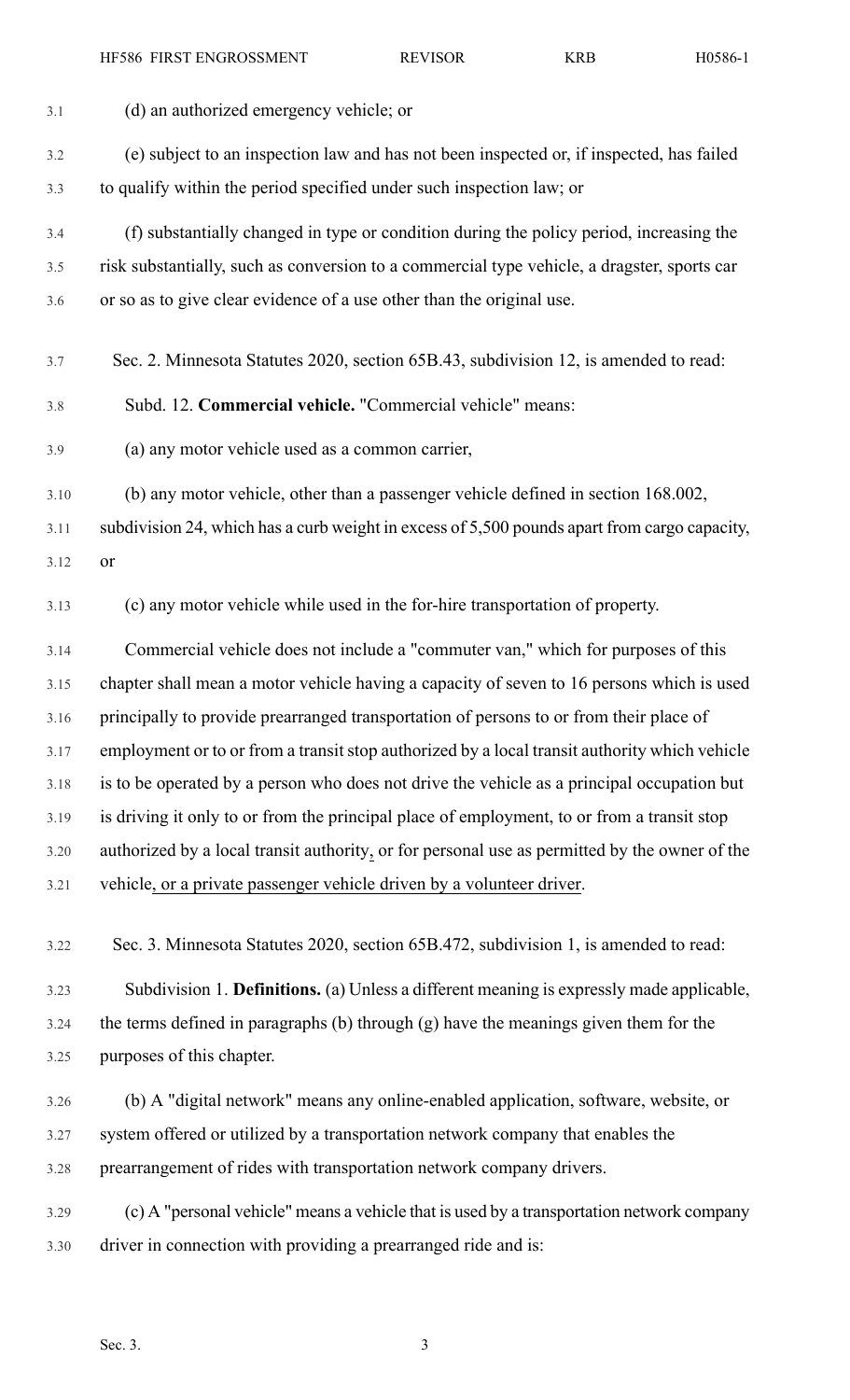4.1 (1) owned, leased, or otherwise authorized for use by the transportation network company 4.2 driver; and

4.3 (2) not a taxicab, limousine,  $\Theta$  for-hire vehicle, or a private passenger vehicle driven 4.4 by a volunteer driver.

4.5 (d) A "prearranged ride" means the provision of transportation by a driver to a rider, 4.6 beginning when a driver accepts a ride requested by a rider through a digital network 4.7 controlled by a transportation network company, continuing while the driver transports a 4.8 requesting rider, and ending when the last requesting rider departs from the personal vehicle. 4.9 A prearranged ride does not include transportation provided using a taxicab, limousine, or 4.10 other for-hire vehicle.

4.11 (e) A "transportation network company" means a corporation, partnership, sole 4.12 proprietorship, or other entity that is operating in Minnesota that uses a digital network to 4.13 connect transportation network company riders to transportation network company drivers 4.14 who provide prearranged rides.

4.15 (f) A "transportation network company driver" or "driver" means an individual who:

4.16 (1) receives connections to potential riders and related services from a transportation 4.17 network company in exchange for payment of a fee to the transportation network company; 4.18 and

4.19 (2) uses a personal vehicle to provide a prearranged ride to riders upon connection 4.20 through a digital network controlled by a transportation network company in return for 4.21 compensation or payment of a fee.

4.22 (g) A "transportation network company rider" or "rider" means an individual or persons 4.23 who use a transportation network company's digital network to connect with a transportation 4.24 network driver who provides prearranged rides to the rider in the driver's personal vehicle 4.25 between points chosen by the rider.

4.26 (h) A "volunteer driver" means an individual who transports persons or goods on behalf 4.27 of a nonprofit entity or governmental unit in a private passenger vehicle and receives no 4.28 compensation for services provided other than the reimbursement of actual expenses.

4.29 Sec. 4. Minnesota Statutes 2020, section 174.29, subdivision 1, is amended to read:

4.30 Subdivision 1. **Definition.** For the purpose of sections 174.29 and 174.30 "special 4.31 transportation service" means motor vehicle transportation provided on a regular basis by 4.32 a public or private entity or person that is designed exclusively or primarily to serve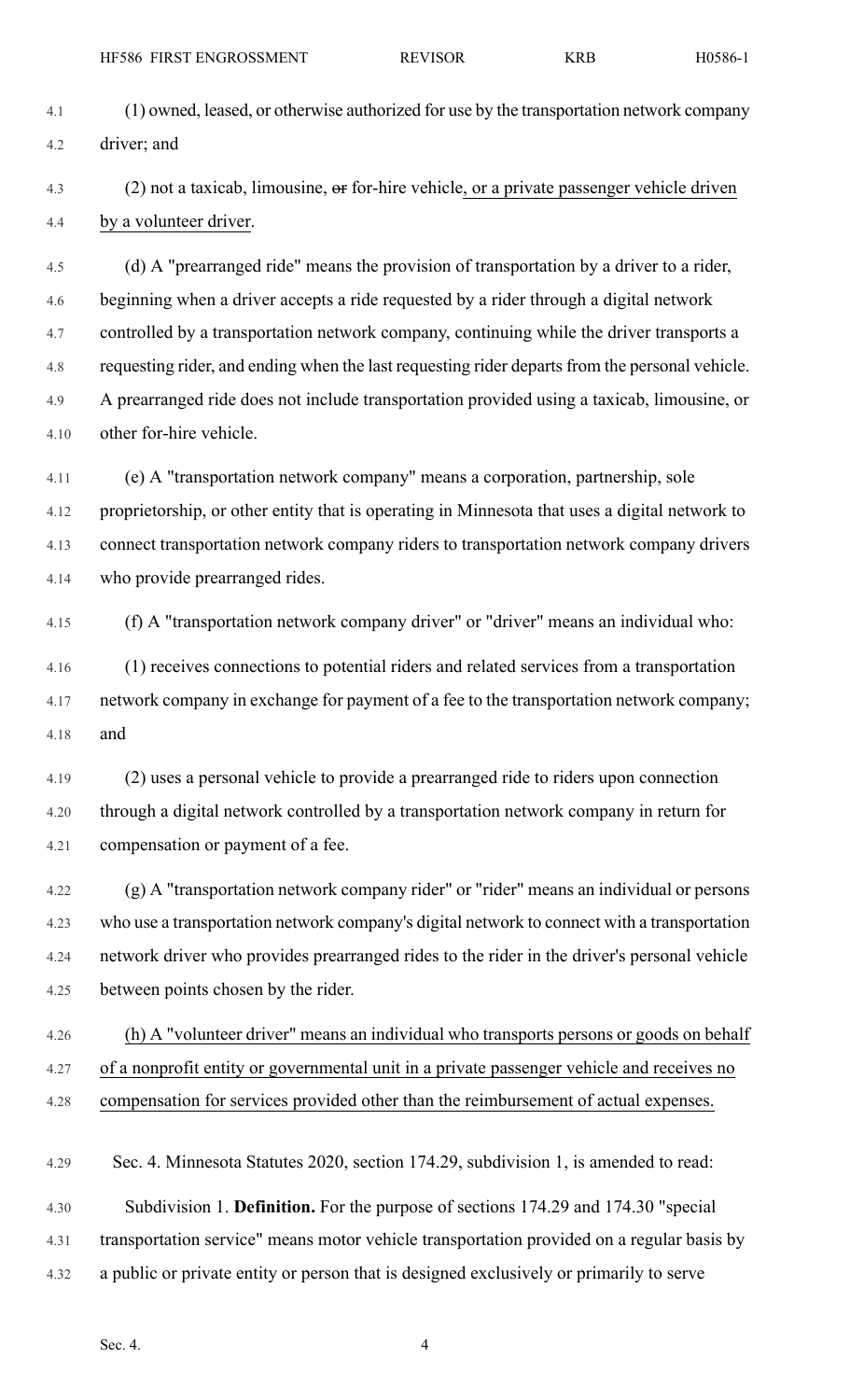5.1 individuals who are elderly or disabled and who are unable to use regular means of 5.2 transportation but do not require ambulance service, as defined in section 144E.001, 5.3 subdivision 3. Special transportation service includes but is not limited to service provided 5.4 by specially equipped buses, vans, taxis, and volunteers driving private automobiles, as 5.5 defined in section 65B.472. Special transportation service also means those nonemergency 5.6 medical transportation services under section 256B.0625, subdivision 17, that are subject 5.7 to the operating standards for special transportation service under sections 174.29 to 174.30

5.8 and Minnesota Rules, chapter 8840.

5.9 Sec. 5. Minnesota Statutes 2020, section 174.30, subdivision 1, is amended to read:

5.10 Subdivision 1. **Applicability.** (a) The operating standards for special transportation 5.11 service adopted under this section do not apply to special transportation provided by:

5.12 (1) a public transit provider receiving financial assistance under sections 174.24 or 5.13 473.371 to 473.449;

5.14 (2) a volunteer driver, as defined in section 65B.472, using a private automobile;

5.15 (3) a school bus as defined in section 169.011, subdivision 71; or

5.16 (4) an emergency ambulance regulated under chapter 144.

5.17 (b) The operating standards adopted under thissection only apply to providers ofspecial 5.18 transportation service who receive grants or other financial assistance from either the state 5.19 or the federal government, or both, to provide or assist in providing that service; except that 5.20 the operating standards adopted under this section do not apply to any nursing home licensed 5.21 under section 144A.02, to any board and care facility licensed under section 144.50, or to 5.22 any day training and habilitation services, day care, or group home facility licensed under 5.23 sections 245A.01 to 245A.19 unless the facility or program provides transportation to 5.24 nonresidents on a regular basis and the facility receives reimbursement, other than per diem 5.25 payments, for that service under rules promulgated by the commissioner of human services.

5.26 (c) Notwithstanding paragraph (b), the operating standards adopted under this section 5.27 do not apply to any vendor of services licensed under chapter 245D that provides 5.28 transportation services to consumers or residents of other vendors licensed under chapter 5.29 245D and transports 15 or fewer persons, including consumers or residents and the driver.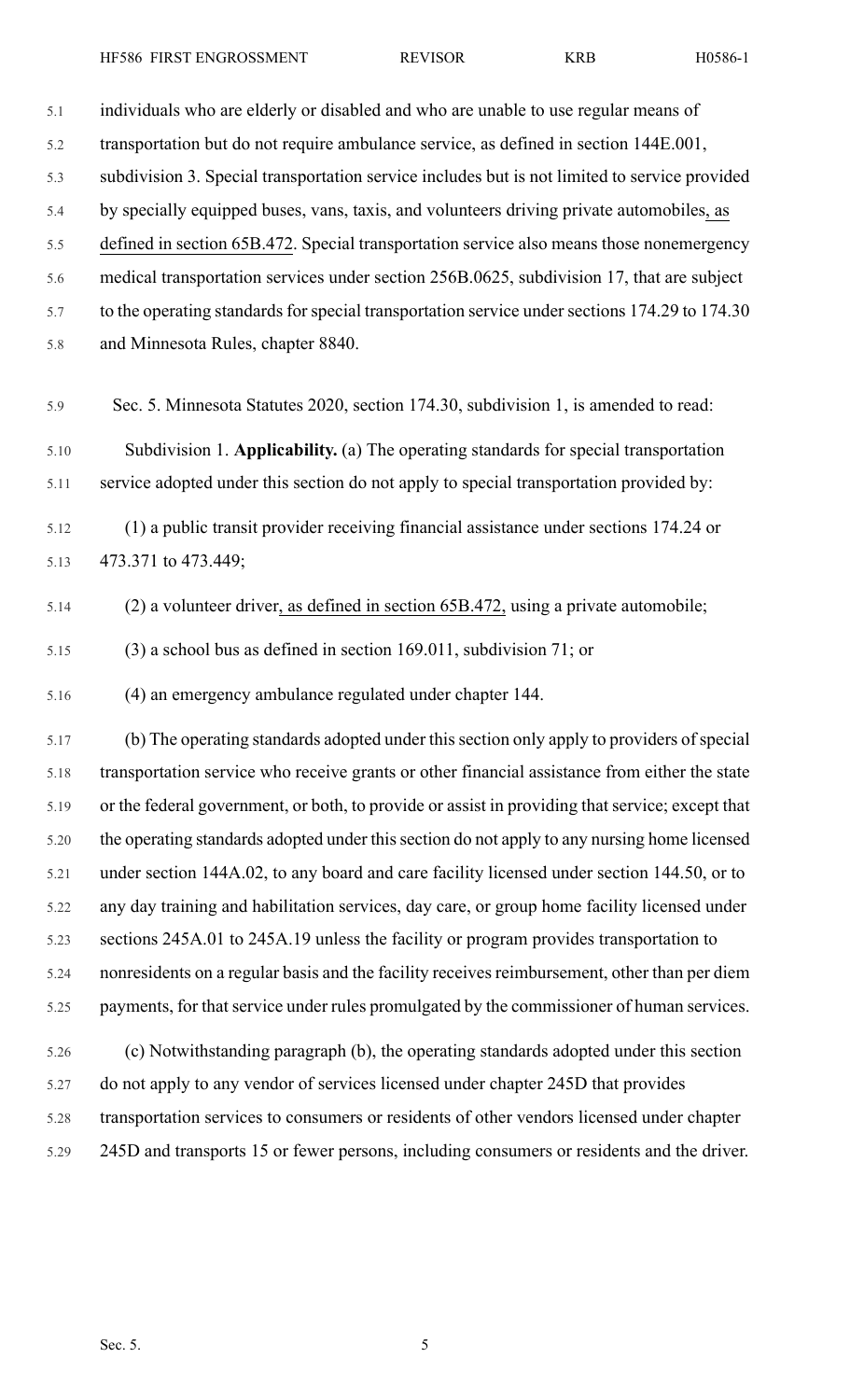| 6.1  | Sec. 6. Minnesota Statutes 2020, section 174.30, subdivision 10, is amended to read:          |
|------|-----------------------------------------------------------------------------------------------|
| 6.2  | Subd. 10. Background studies. (a) Providers of special transportation service regulated       |
| 6.3  | under this section must initiate background studies in accordance with chapter 245C on the    |
| 6.4  | following individuals:                                                                        |
| 6.5  | (1) each person with a direct or indirect ownership interest of five percent or higher in     |
| 6.6  | the transportation service provider;                                                          |
| 6.7  | (2) each controlling individual as defined under section 245A.02;                             |
| 6.8  | (3) managerial officials as defined in section 245A.02;                                       |
| 6.9  | (4) each driver employed by the transportation service provider;                              |
| 6.10 | (5) each individual employed by the transportation service provider to assist a passenger     |
| 6.11 | during transport; and                                                                         |
| 6.12 | (6) all employees of the transportation service agency who provide administrative support,    |
| 6.13 | including those who:                                                                          |
| 6.14 | (i) may have face-to-face contact with or access to passengers, their personal property,      |
| 6.15 | or their private data;                                                                        |
| 6.16 | (ii) perform any scheduling or dispatching tasks; or                                          |
| 6.17 | (iii) perform any billing activities.                                                         |
| 6.18 | (b) The transportation service provider must initiate the background studies required         |
| 6.19 | under paragraph (a) using the online NETStudy system operated by the commissioner of          |
| 6.20 | human services.                                                                               |
| 6.21 | (c) The transportation service provider shall not permit any individual to provide any        |
| 6.22 | service or function listed in paragraph (a) until the transportation service provider has     |
| 6.23 | received notification from the commissioner of human services indicating that the individual: |
| 6.24 | $(1)$ is not disqualified under chapter 245C; or                                              |
| 6.25 | (2) is disqualified, but has received a set-aside of that disqualification according to       |
| 6.26 | sections 245C.22 and 245C.23 related to that transportation service provider.                 |
| 6.27 | (d) When a local or contracted agency is authorizing a ride under section 256B.0625,          |
| 6.28 | subdivision 17, by a volunteer driver, as defined in section 65B.472, and the agency          |
| 6.29 | authorizing the ride has reason to believe the volunteer driver has a history that would      |
| 6.30 | disqualify the individual or that may pose a risk to the health or safety of passengers, the  |
| 6.31 | agency may initiate a background study to be completed according to chapter 245C using        |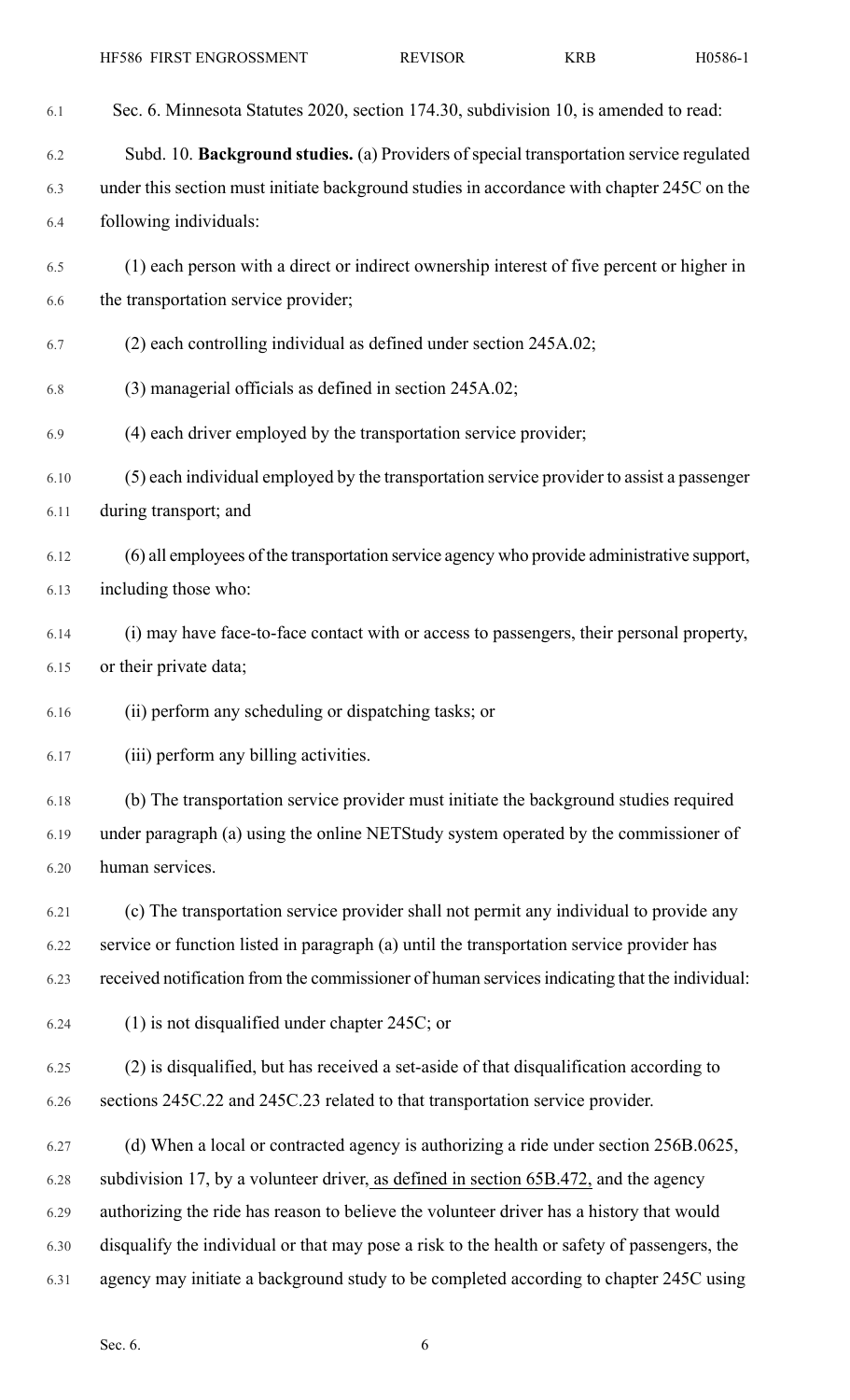7.1 the commissioner of human services' online NETStudy system, or through contacting the 7.2 Department of Human Services background study division for assistance. The agency that 7.3 initiates the background study under this paragraph shall be responsible for providing the 7.4 volunteer driver with the privacy notice required under section 245C.05, subdivision 2c, 7.5 and payment for the background study required under section 245C.10, subdivision 11, 7.6 before the background study is completed. 7.7 Sec. 7. Minnesota Statutes 2020, section 221.031, subdivision 3b, is amended to read: 7.8 Subd. 3b. **Passenger transportation; exemptions.** (a) A person who transports 7.9 passengers for hire in intrastate commerce, who is not made subject to the rules adopted in 7.10 section 221.0314 by any other provision of this section, must comply with the rules for 7.11 hours of service of drivers while transporting employees of an employer who is directly or 7.12 indirectly paying the cost of the transportation. 7.13 (b) This subdivision does not apply to: 7.14 (1) a local transit commission; 7.15 (2) a transit authority created by law; or 7.16 (3) persons providing transportation: 7.17 (i) in a school bus as defined in section 169.011, subdivision 71; 7.18 (ii) in a Head Start bus as defined in section 169.011, subdivision 34; 7.19 (iii) in a commuter van; 7.20 (iv) in an authorized emergency vehicle as defined in section 169.011, subdivision 3; 7.21 (v) in special transportation service certified by the commissioner under section 174.30; 7.22 (vi) that is special transportation service as defined in section 174.29, subdivision 1,

7.23 when provided by a volunteer driver, as defined in section 65B.472, operating a private

7.24 passenger vehicle as defined in section 169.011, subdivision 52;

- 7.25 (vii) in a limousine the service of which is licensed by the commissioner under section 7.26 221.84; or
- 7.27 (viii) in a taxicab, if the fare for the transportation is determined by a meter inside the 7.28 taxicab that measures the distance traveled and displays the fare accumulated.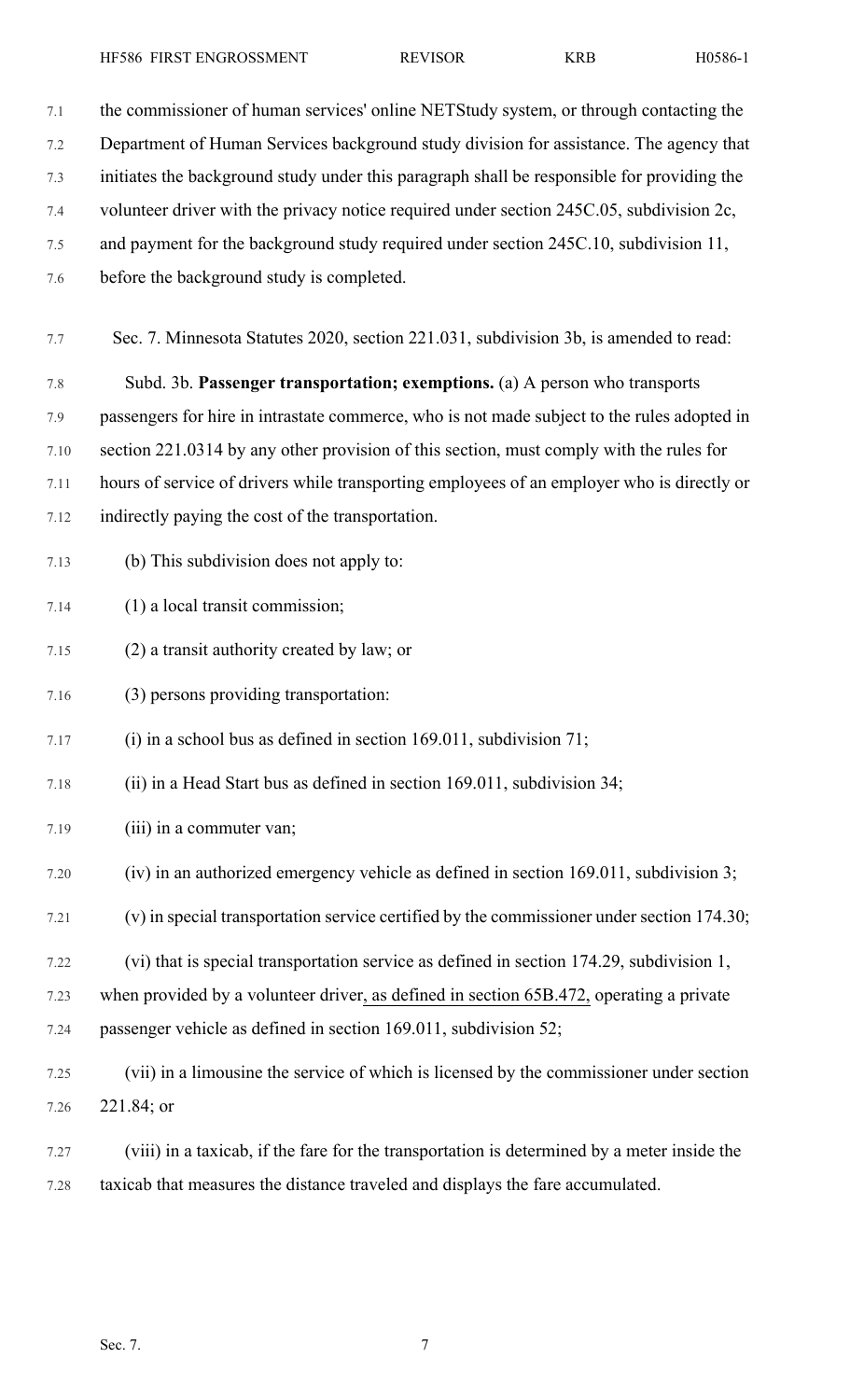| 8.1     | Sec. 8. Minnesota Statutes 2020, section 256B.0625, subdivision 17, is amended to read:        |
|---------|------------------------------------------------------------------------------------------------|
| 8.2     | Subd. 17. Transportation costs. (a) "Nonemergency medical transportation service"              |
| 8.3     | means motor vehicle transportation provided by a public or private person that serves          |
| 8.4     | Minnesota health care program beneficiaries who do not require emergency ambulance             |
| 8.5     | service, as defined in section 144E.001, subdivision 3, to obtain covered medical services.    |
| 8.6     | (b) Medical assistance covers medical transportation costs incurred solely for obtaining       |
| 8.7     | emergency medical care or transportation costs incurred by eligible persons in obtaining       |
| $8.8\,$ | emergency or nonemergency medical care when paid directly to an ambulance company,             |
| 8.9     | nonemergency medical transportation company, or other recognized providers of                  |
| 8.10    | transportation services. Medical transportation must be provided by:                           |
| 8.11    | (1) nonemergency medical transportation providers who meet the requirements of this            |
| 8.12    | subdivision;                                                                                   |
| 8.13    | $(2)$ ambulances, as defined in section 144E.001, subdivision 2;                               |
| 8.14    | (3) taxicabs that meet the requirements of this subdivision;                                   |
| 8.15    | $(4)$ public transit, as defined in section 174.22, subdivision 7; or                          |
| 8.16    | (5) not-for-hire vehicles, including volunteer drivers, as defined in section 65B.472.         |
| 8.17    | (c) Medical assistance covers nonemergency medical transportation provided by                  |
| 8.18    | nonemergency medical transportation providers enrolled in the Minnesota health care            |
| 8.19    | programs. All nonemergency medical transportation providers must comply with the               |
| 8.20    | operating standards for special transportation service as defined in sections 174.29 to 174.30 |
| 8.21    | and Minnesota Rules, chapter 8840, and all drivers must be individually enrolled with the      |
| 8.22    | commissioner and reported on the claim as the individual who provided the service. All         |
| 8.23    | nonemergency medical transportation providers shall bill for nonemergency medical              |
| 8.24    | transportation services in accordance with Minnesota health care programs criteria. Publicly   |
| 8.25    | operated transit systems, volunteers, and not-for-hire vehicles are exempt from the            |
| 8.26    | requirements outlined in this paragraph.                                                       |
| 8.27    | (d) An organization may be terminated, denied, or suspended from enrollment if:                |
| 8.28    | (1) the provider has not initiated background studies on the individuals specified in          |
| 8.29    | section 174.30, subdivision 10, paragraph (a), clauses (1) to (3); or                          |
| 8.30    | (2) the provider has initiated background studies on the individuals specified in section      |
| 8.31    | 174.30, subdivision 10, paragraph (a), clauses $(1)$ to $(3)$ , and:                           |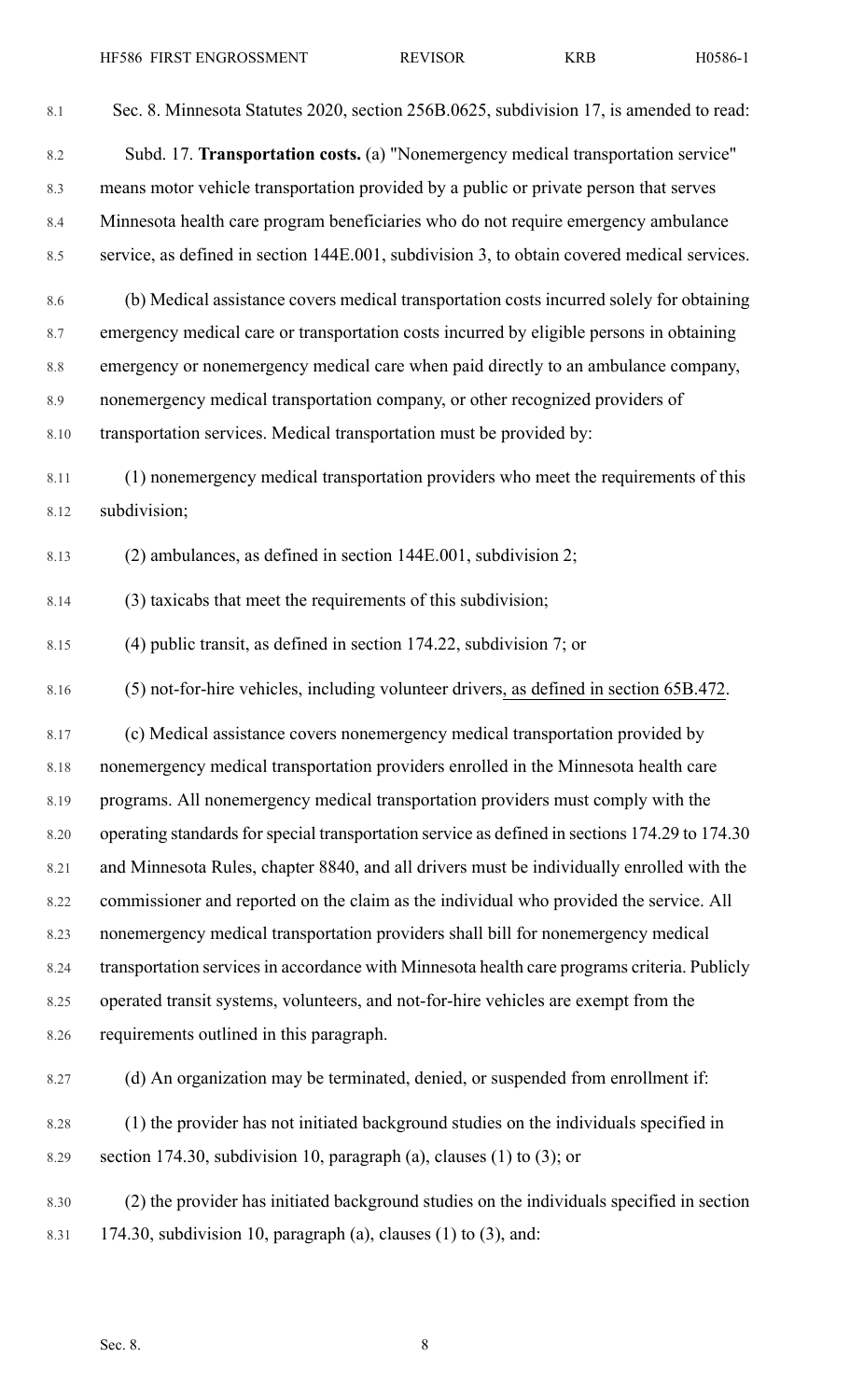9.1 (i) the commissioner has sent the provider a notice that the individual has been 9.2 disqualified under section 245C.14; and 9.3 (ii) the individual has not received a disqualification set-aside specific to the special 9.4 transportation services provider under sections 245C.22 and 245C.23. 9.5 (e) The administrative agency of nonemergency medical transportation must: 9.6 (1) adhere to the policies defined by the commissioner in consultation with the 9.7 Nonemergency Medical Transportation Advisory Committee; 9.8 (2) pay nonemergency medical transportation providers for services provided to 9.9 Minnesota health care programs beneficiaries to obtain covered medical services; 9.10 (3) provide data monthly to the commissioner on appeals, complaints, no-shows, canceled 9.11 trips, and number of trips by mode; and 9.12 (4) by July 1, 2016, in accordance with subdivision 18e, utilize a web-based single 9.13 administrative structure assessment tool that meets the technical requirements established 9.14 by the commissioner, reconciles trip information with claims being submitted by providers, 9.15 and ensures prompt payment for nonemergency medical transportation services. 9.16 (f) Until the commissioner implements the single administrative structure and delivery 9.17 system under subdivision 18e, clients shall obtain their level-of-service certificate from the 9.18 commissioner or an entity approved by the commissioner that does not dispatch rides for 9.19 clients using modes of transportation under paragraph (i), clauses (4), (5), (6), and (7).

9.20 (g) The commissioner may use an order by the recipient's attending physician, advanced 9.21 practice registered nurse, or a medical or mental health professional to certify that the 9.22 recipient requires nonemergency medical transportation services. Nonemergency medical 9.23 transportation providers shall perform driver-assisted services for eligible individuals, when 9.24 appropriate. Driver-assisted service includes passenger pickup at and return to the individual's 9.25 residence or place of business, assistance with admittance of the individual to the medical 9.26 facility, and assistance in passenger securement or in securing of wheelchairs, child seats, 9.27 or stretchers in the vehicle.

9.28 Nonemergency medical transportation providers must take clients to the health care 9.29 provider using the most direct route, and must not exceed 30 miles for a trip to a primary 9.30 care provider or 60 miles for a trip to a specialty care provider, unless the client receives 9.31 authorization from the local agency.

9.32 Nonemergency medical transportation providers may not bill for separate base rates for 9.33 the continuation of a trip beyond the original destination. Nonemergency medical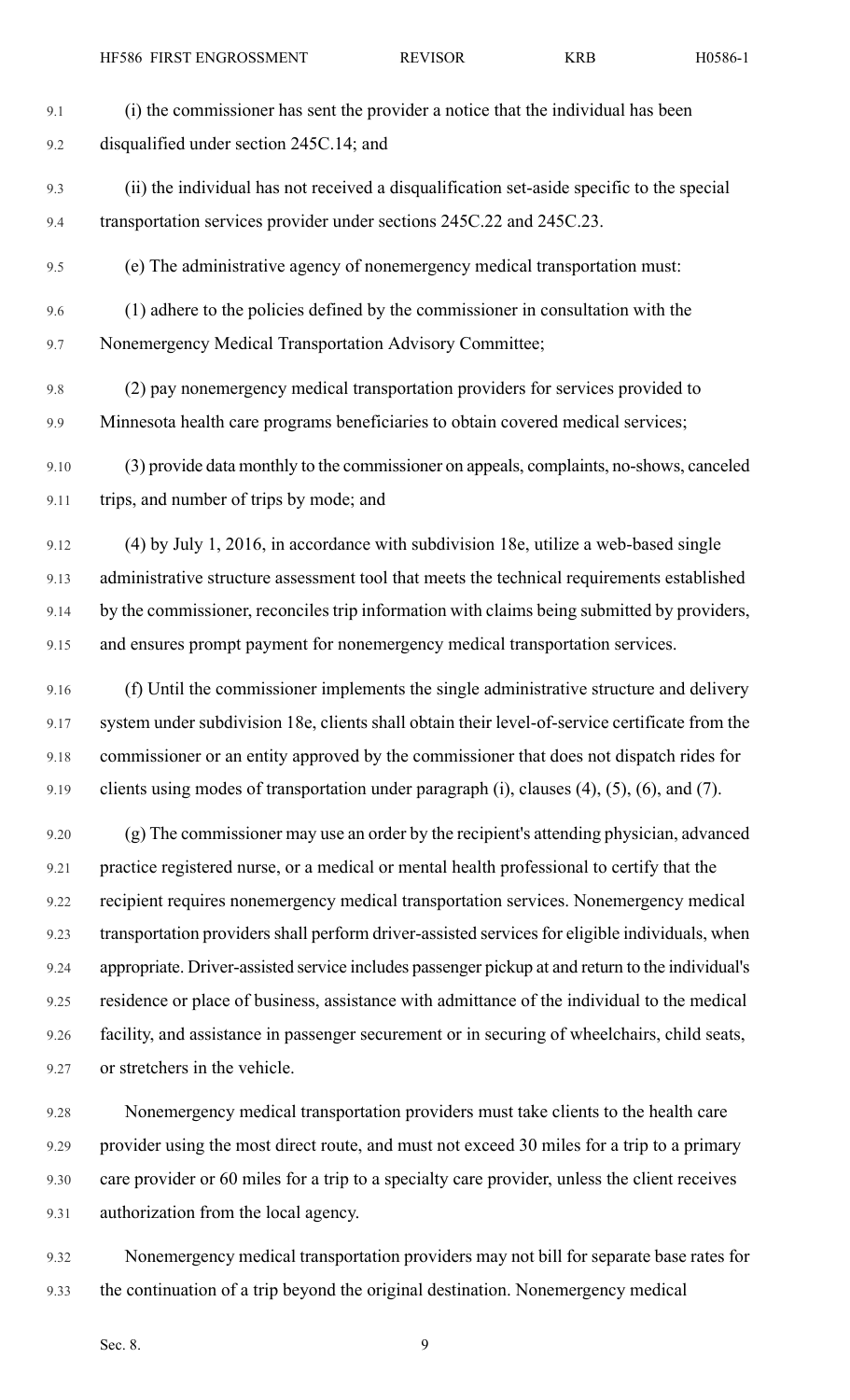10.1 transportation providers must maintain trip logs, which include pickup and drop-off times, 10.2 signed by the medical provider or client, whichever is deemed most appropriate, attesting 10.3 to mileage traveled to obtain covered medical services. Clients requesting client mileage 10.4 reimbursement must sign the trip log attesting mileage traveled to obtain covered medical 10.5 services.

10.6 (h) The administrative agency shall use the level of service process established by the 10.7 commissioner in consultation with the Nonemergency Medical Transportation Advisory 10.8 Committee to determine the client's most appropriate mode of transportation. If public transit 10.9 or a certified transportation provider is not available to provide the appropriate service mode 10.10 for the client, the client may receive a onetime service upgrade.

10.11 (i) The covered modes of transportation are:

10.12 (1) client reimbursement, which includes client mileage reimbursement provided to 10.13 clients who have their own transportation, or to family or an acquaintance who provides 10.14 transportation to the client;

10.15 (2) volunteer transport, which includes transportation by volunteers using their own 10.16 vehicle;

10.17 (3) unassisted transport, which includes transportation provided to a client by a taxicab 10.18 or public transit. If a taxicab or public transit is not available, the client can receive 10.19 transportation from another nonemergency medical transportation provider;

10.20 (4) assisted transport, which includestransport provided to clients who require assistance 10.21 by a nonemergency medical transportation provider;

10.22 (5) lift-equipped/ramp transport, which includes transport provided to a client who is 10.23 dependent on a device and requires a nonemergency medical transportation provider with 10.24 a vehicle containing a lift or ramp;

10.25 (6) protected transport, which includes transport provided to a client who has received 10.26 a prescreening that has deemed other forms of transportation inappropriate and who requires 10.27 a provider: (i) with a protected vehicle that is not an ambulance or police car and has safety 10.28 locks, a video recorder, and a transparent thermoplastic partition between the passenger and 10.29 the vehicle driver; and (ii) who is certified as a protected transport provider; and

10.30 (7) stretcher transport, which includes transport for a client in a prone or supine position 10.31 and requires a nonemergency medical transportation provider with a vehicle that can transport 10.32 a client in a prone or supine position.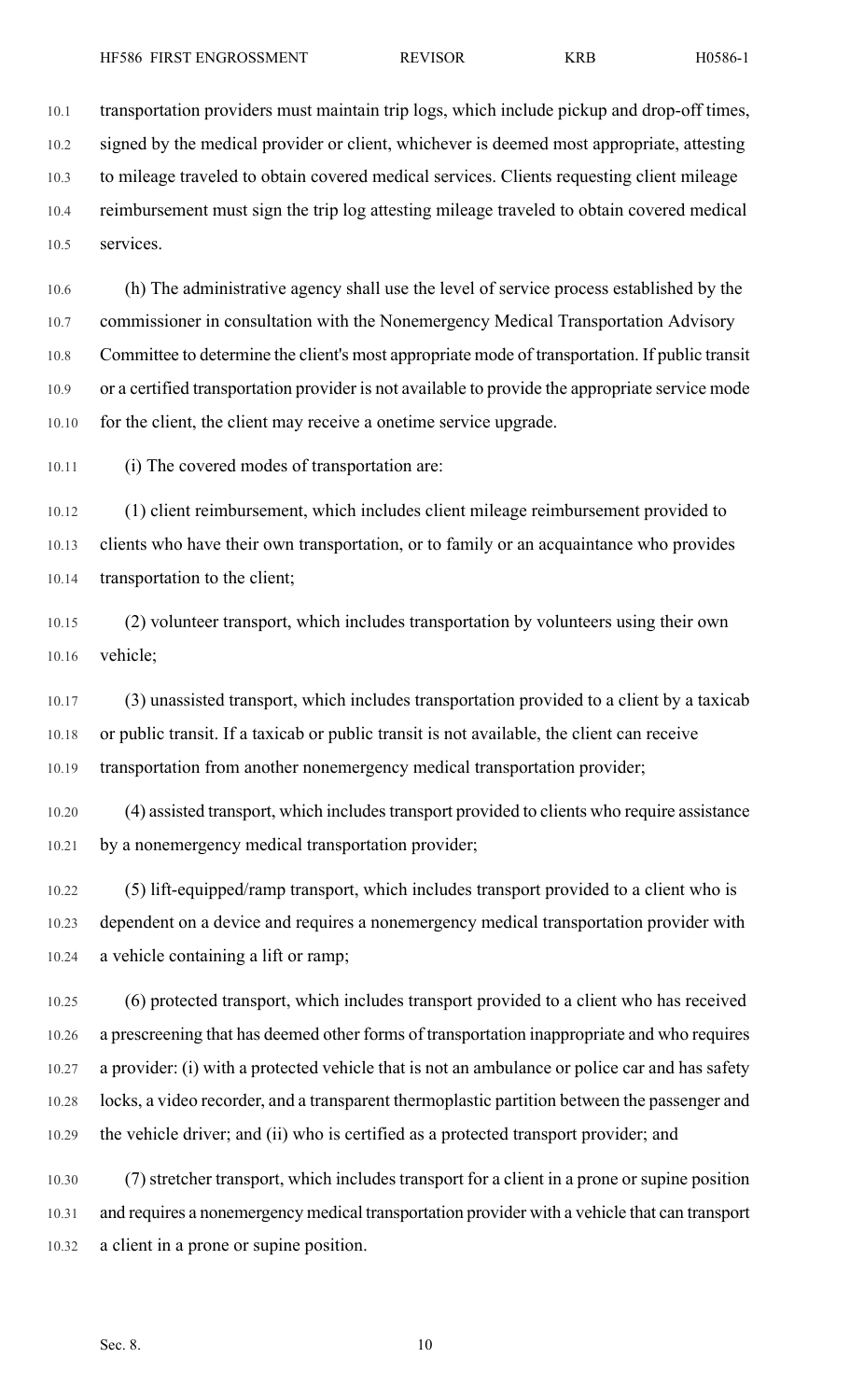11.1 (j) The local agency shall be the single administrative agency and shall administer and 11.2 reimburse for modes defined in paragraph (i) according to paragraphs (m) and (n) when the 11.3 commissioner has developed, made available, and funded the web-based single administrative 11.4 structure, assessment tool, and level of need assessment under subdivision 18e. The local 11.5 agency's financial obligation is limited to funds provided by the state or federal government. 11.6 (k) The commissioner shall: 11.7 (1) in consultation with the Nonemergency Medical Transportation Advisory Committee, 11.8 verify that the mode and use of nonemergency medical transportation is appropriate; 11.9 (2) verify that the client is going to an approved medical appointment; and 11.10 (3) investigate all complaints and appeals. 11.11 (l) The administrative agency shall pay for the services provided in this subdivision and 11.12 seek reimbursement from the commissioner, if appropriate. As vendors of medical care, 11.13 local agencies are subject to the provisions in section 256B.041, the sanctions and monetary 11.14 recovery actions in section 256B.064, and Minnesota Rules, parts 9505.2160 to 9505.2245. 11.15 (m) Payments for nonemergency medical transportation must be paid based on the client's 11.16 assessed mode under paragraph (h), not the type of vehicle used to provide the service. The 11.17 medical assistance reimbursement rates for nonemergency medical transportation services 11.18 that are payable by or on behalf of the commissioner for nonemergency medical 11.19 transportation services are:

11.20 (1) \$0.22 per mile for client reimbursement;

11.21 (2) up to 100 percent of the Internal Revenue Service business deduction rate for volunteer 11.22 transport;

11.23 (3) equivalent to the standard fare for unassisted transport when provided by public 11.24 transit, and \$11 for the base rate and \$1.30 per mile when provided by a nonemergency 11.25 medical transportation provider;

11.26 (4) \$13 for the base rate and \$1.30 per mile for assisted transport;

11.27 (5) \$18 for the base rate and \$1.55 per mile for lift-equipped/ramp transport;

11.28 (6) \$75 for the base rate and \$2.40 per mile for protected transport; and

11.29 (7) \$60 for the base rate and \$2.40 per mile for stretcher transport, and \$9 per trip for 11.30 an additional attendant if deemed medically necessary.